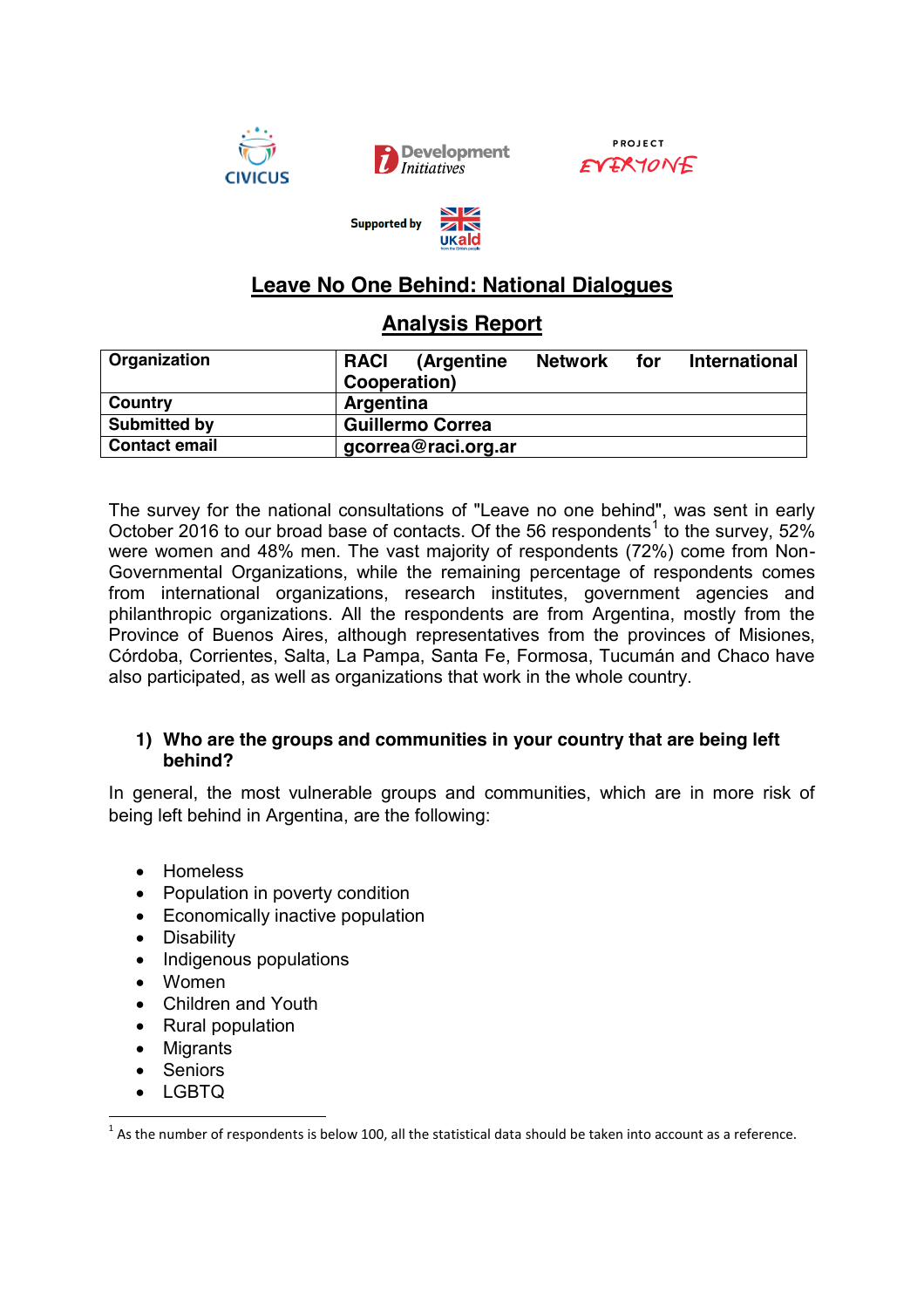





- x HIV/Aids
- Ethnic and religious minorities

If we take into account the data from the national consultations survey, 50% considered that people most likely to experience poverty, discrimination or violence are the ones living in certain geographical areas. Moreover, 46% referred to women, and 45% to children; considering that women and children are marginalized and more likely to be excluded. Finally, 38% also considered that unemployed people are being marginalized and not taken into account (see Figure 1).

# **Figure 1: Most marginalized groups**



*Question 6: Which groups of people do you perceive to be the most marginalized in the areas you work?*

Source: author´s elaboration based on answers obtained in the survey for the national consultations "Leave no one behind" (Sample: 56 answers).

Following those results, 36% and 27% said that people with mental disabilities and people with physical disabilities respectively are more likely to experience poverty, discrimination or violence. Also, 25% considered that both ethnic groups and older people are being marginalized, while 23% said that the LGBTQ community is also more vulnerable to suffer discrimination and violence.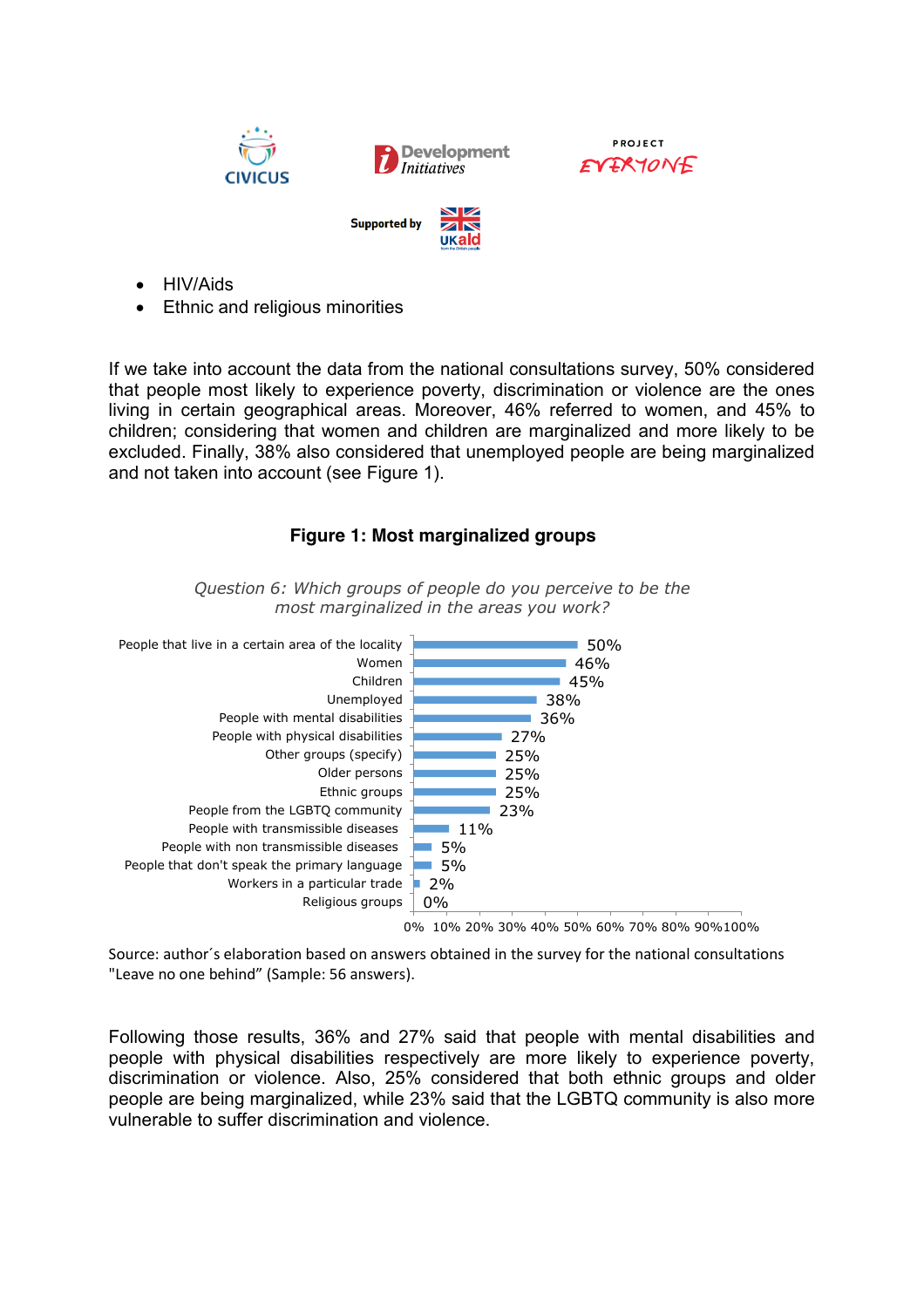

A significant percentage of respondents (25%) chose the option labeled as "others", in which different marginalized groups were included, first and foremost, young people and adolescents; and second, migrants; While, in third place, small producers appeared (see Figure 2).

#### 7% 7% 7% 13% 13% 20% 33% 0% 10% 20% 30% 40% 50% 60% 70% 80% 90% 100% Persons who live and work in rural zones People with terminal illness Homeless people Indigenous communities Small scale producers Migrants Youth and teenagers *groups were mentioned*

*Question 6: In the category "others" the following marginalized* 

 **Figure 2: Categories mentioned under the label "others"**

Source: author´s elaboration based on answers obtained in the survey for the national consultations "Leave no one behind" (Sample: 56 answers).

# **2) Where are people being most left behind? Is there a particular region/locality?**

The high level of centralization in Buenos Aires is one of the main obstacles the country has to face when it comes equality and inclusion. Even though Argentina is a wide and diverse country, historically, the main activities and services are centralized in Buenos Aires; this causes the inland provinces to become relegating, making them more vulnerable and marginalized.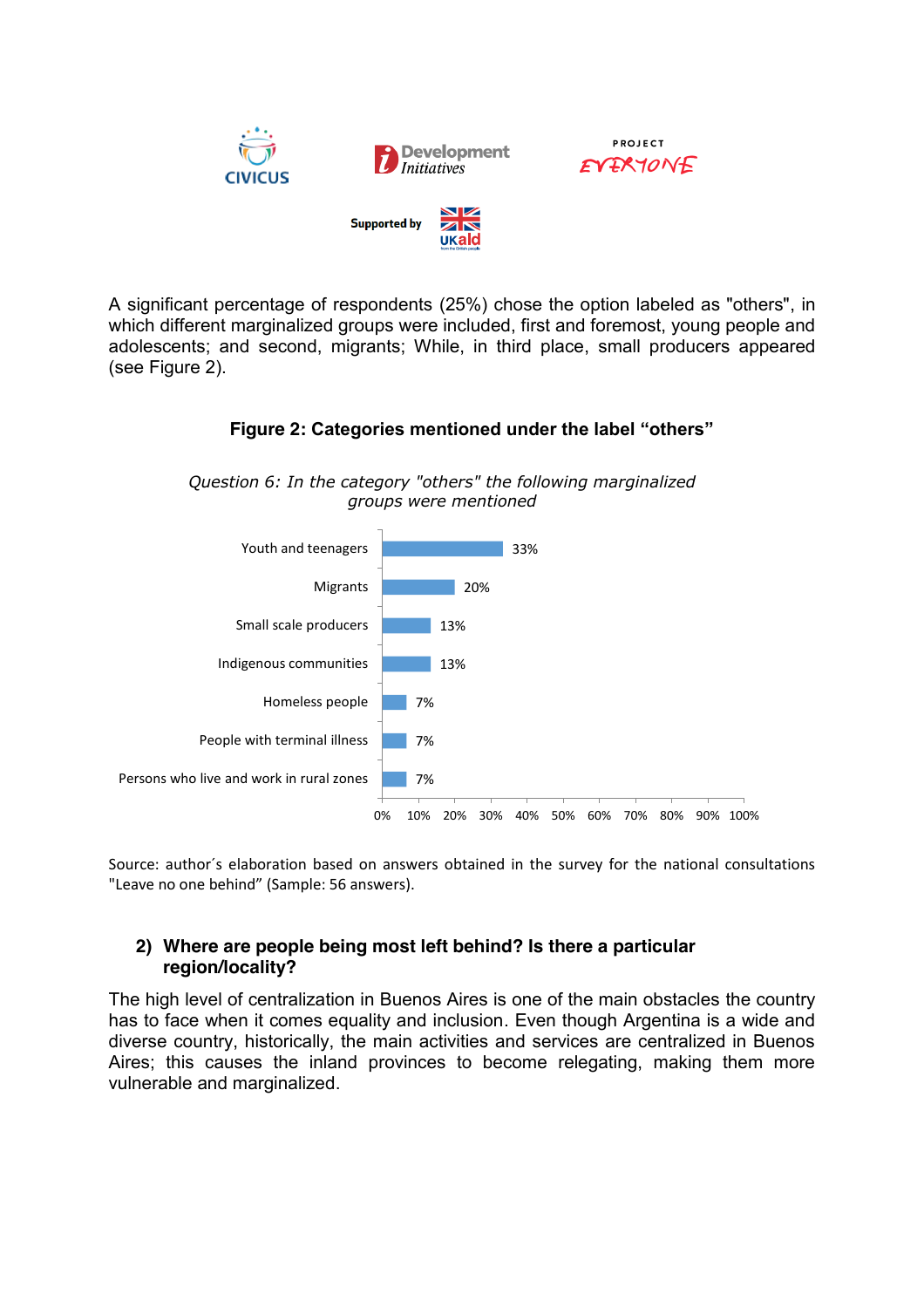

**PROJECT** EVERYONE



Depending on the community referenced, there are different levels of marginalization among the regions. We can see on the survey results that 50% of the respondents chose the option "people who live in a certain area of the locality" as the group that presents the biggest margins of marginalization in the country. This allows us to observe that, depending on the community, and on the area or region where they live, the probability of marginalization and vulnerability increases; which means that geographical localization is a very relevant factor.

In general, communities who live in "shanty towns", inside the main urban clusters (for instance Buenos Aires, Rosario, Córdoba), are the most discriminated and stigmatized for living in a poverty conditions and for not working in the formal labor market in a majority of the cases. Also, in the poorest regions of the country such as the northwest and the northeast, the indigenous communities are the groups who are being the most left behind.

## **3) Why are they being left behind?**

As can be seen in Figure 3, the educational level was chosen by 68% of the respondents as the factor that most leads to marginalization in Argentina. The area of residence was also chosen by most respondents (55%) as one of the most important factors, followed by income, which was selected by 39%. After these three factors, almost 4 out of 10 of the respondents also considered that gender and attributes or physical appearance are factors that lead to a great deal of marginalization in Argentina. To a lesser extent, 29% considered that mental health and ethnicity are also factors leading to marginalization, as well as the type of employment (27%).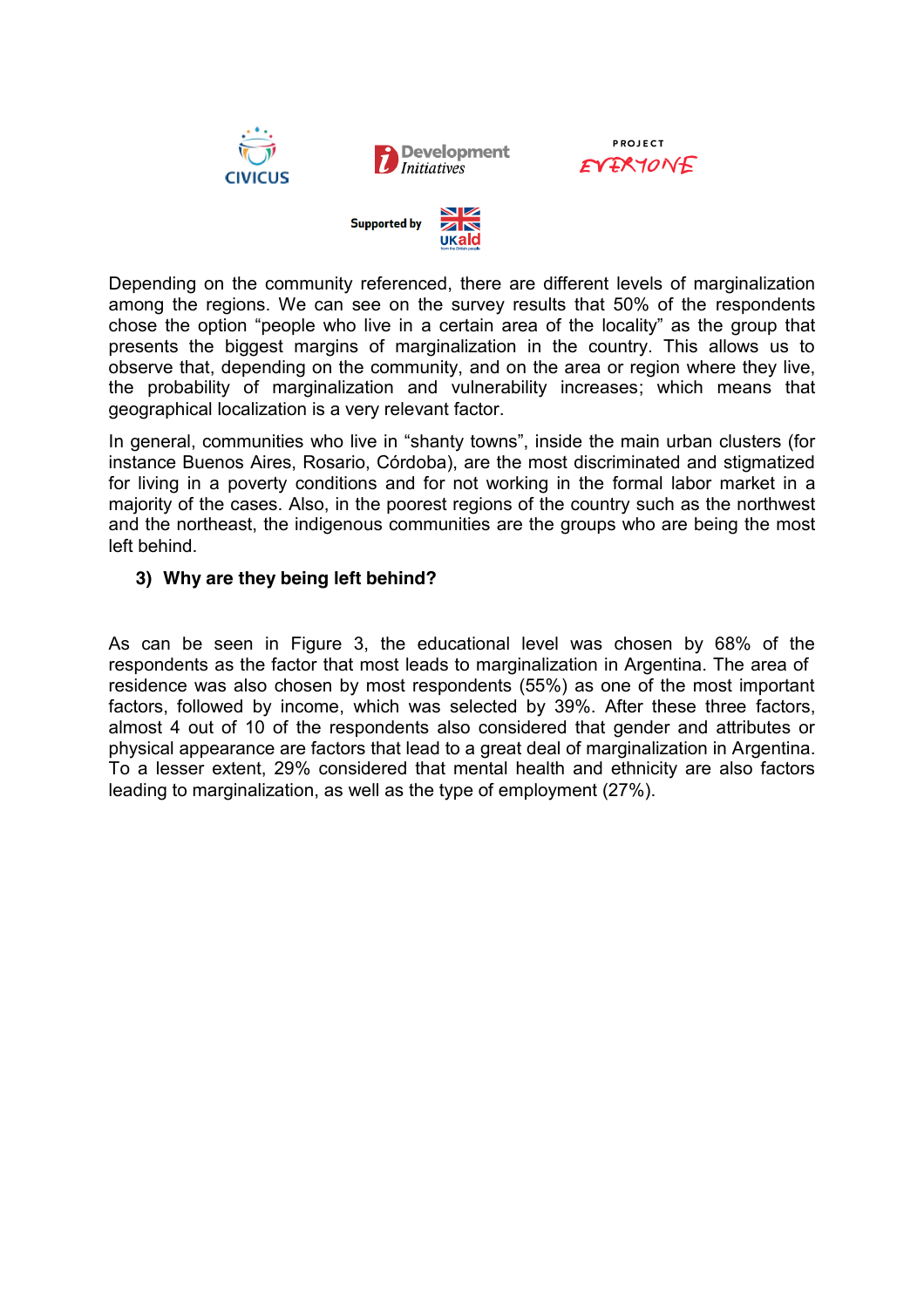

# **Figure 3: Main marginalization factors**

*Question 7: What do you consider to be the most important factors that lead to the marginalization of individuals and groups in your locality?*



Source: author´s elaboration based on answers obtained in the survey for the national consultations "Leave no one behind" (Sample: 56 answers).

# **4) What are the data and evidence gaps?**

Until recently in Argentina the official statistical data with which we counted were few and unreliable. This impaired the ability to make a diagnosis and an analysis according to the social and economic reality of the country. The poverty level, for example, was no longer being measured, while the country's evidence and reality showed that it was increasing every year. While the country is now looking to recover the reliability of the data and the institute in charge of official statistics (INDEC), there is still a great way to go so that the data truly reflects the reality of the country.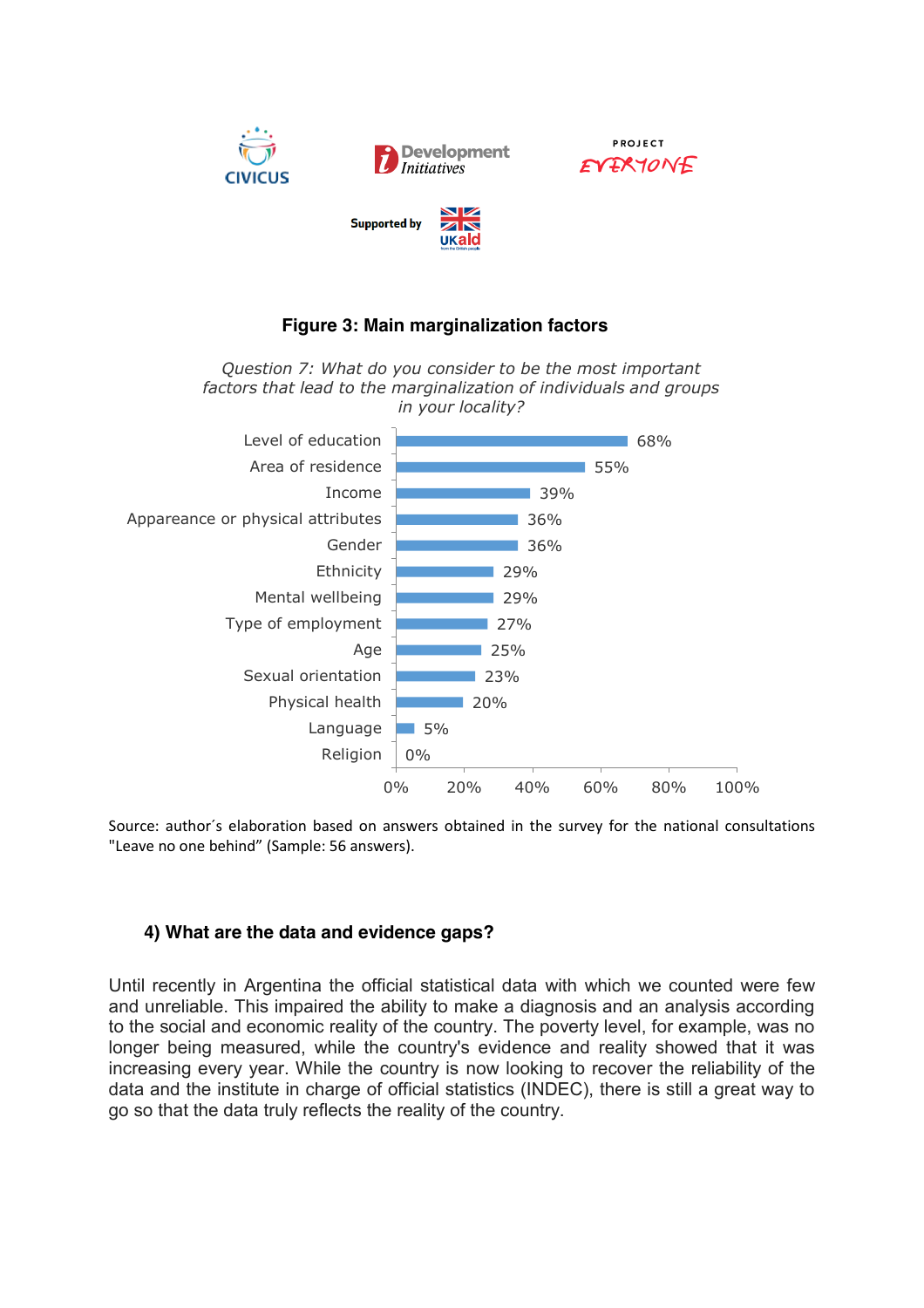

A few months ago, the review of official statistics by INDEC began, and the country began measuring poverty in Argentina. The new official statistics released during the second semester of 2016, showed that 3 out of 10 Argentinians lives under poverty conditions (this represents 32.2% of the population), while 6% of the population lives in indigence.<sup>2</sup>

**PROJECT** 

#### **5) What are some stories or testimonies and priorities from those furthest behind?**

During the national consultations "Leave No One Behind", held on the 20<sup>th</sup> of October in Argentina, several representatives of the different marginalized communities in the country and representatives of Social Organizations that work with these communities were present. One of them was Mauricio Moresco from Asociación Cultural para el Desarrollo Integral – ACDI (an organization from the province of Santa Fe), who talked about the reality of the rural population in Argentina. In this regard, he talked about the need to regionalize these initiatives, since the rural population is being marginalized and excluded from the big cities and capital, which makes the access to basic quality services difficult. The organization ACDI noted that there are 3 (three) major challenges in rural communities: multicultural poverty, the role of women, and young people. ACDI believes that the poverty problem and the environmental issue must be addressed in an integral way. Likewise, Lucas Carneiro from the Organization Fundación Desarrollo Agropecuario (FUDA), an organization from the province of Misiones, said during the workshop that the percentage of youth in Misiones is 40%, and that 60% of that age group are younger than 20 years old. FUDA put special emphasis in the importance of training young people in the rural zones, as well as the use of sustainable farms. He also mentioned the existence of a lack of articulation between the various actors, and the need to work with the municipal and local government, and not only with the national government.

Natalia Blanco, from the Organization called Dimensiones por los Derechos Humanos, talked about the importance of including young people in the Development Agenda. She observed that we are facing a lack of an enabling environment that would allow them to create their own campaigns, as well as a lack of projection from young people who do not visualize themselves as part of the agenda. Dimensiones por los Derechos Humanos argued about the importance of creating spaces of reflection, so young people can have a bigger leadership role.

María Lagos from the organization called Cáritas Argentina talked about the importance of the SDGs 1 and 2, which reference the end of poverty and the end of hunger and

 <sup>2</sup> Source: Permanent Household Survey *(EPH)- INDEC*. Available online: http://www.indec.gob.ar/uploads/informesdeprensa/eph\_pobreza\_01\_16.pdf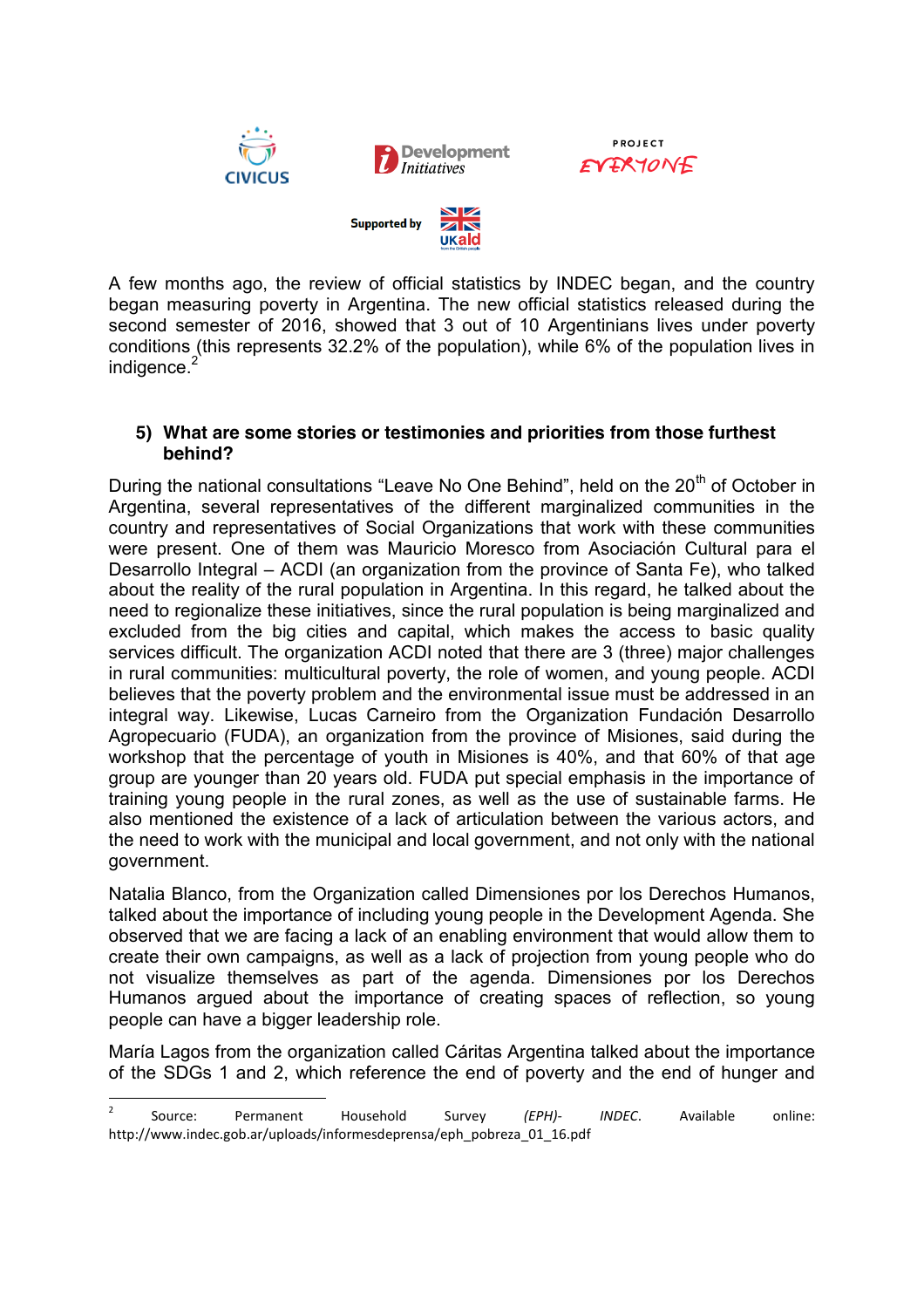





malnutrition. Cáritas noted as a priority, the need to provide children in schools and canteens with reinforced snacks, on one hand, and improve education quality and inclusion on the other, through more comprehensive and integral programs. María said that Cáritas provides scholarships for tertiary studies, but the money ends up being used to buy gas containers instead of study material. This shows the difficulties that children and teenagers must face in order to complete their primary and secondary studies, because of their basic needs not being met. Cáritas also reported that general unemployment is currently 9,3%, of which 20% corresponds to young unemployment, and of which 70% are women. At the same time, drug trafficking and addictions are greatly affecting these populations and further excluding them.

## **6) What are the main obstacles that marginalised groups are facing in accessing services, resources and opportunities?**

As can be seen in Figure 4, among the main obstacles faced by marginalized groups, 30% of the respondents said that there is a great lack of access to basic income (work, social security, etc.), which was considered the primary form of marginalization in Argentina. 23% said that access to basic necessities, such as food, water, sanitation, roofing, is another major obstacle and a primary factor of marginalization. The third primary form of marginalization, and a major obstacle for marginalized groups, according to 18% of respondents, is access to education (school, vocational skills). Finally, 12% also made mention of the lack of access to basic security and protection. In short, the lack of access to basic income and basic needs have been chosen by the majority as the primary forms of marginalization in Argentina.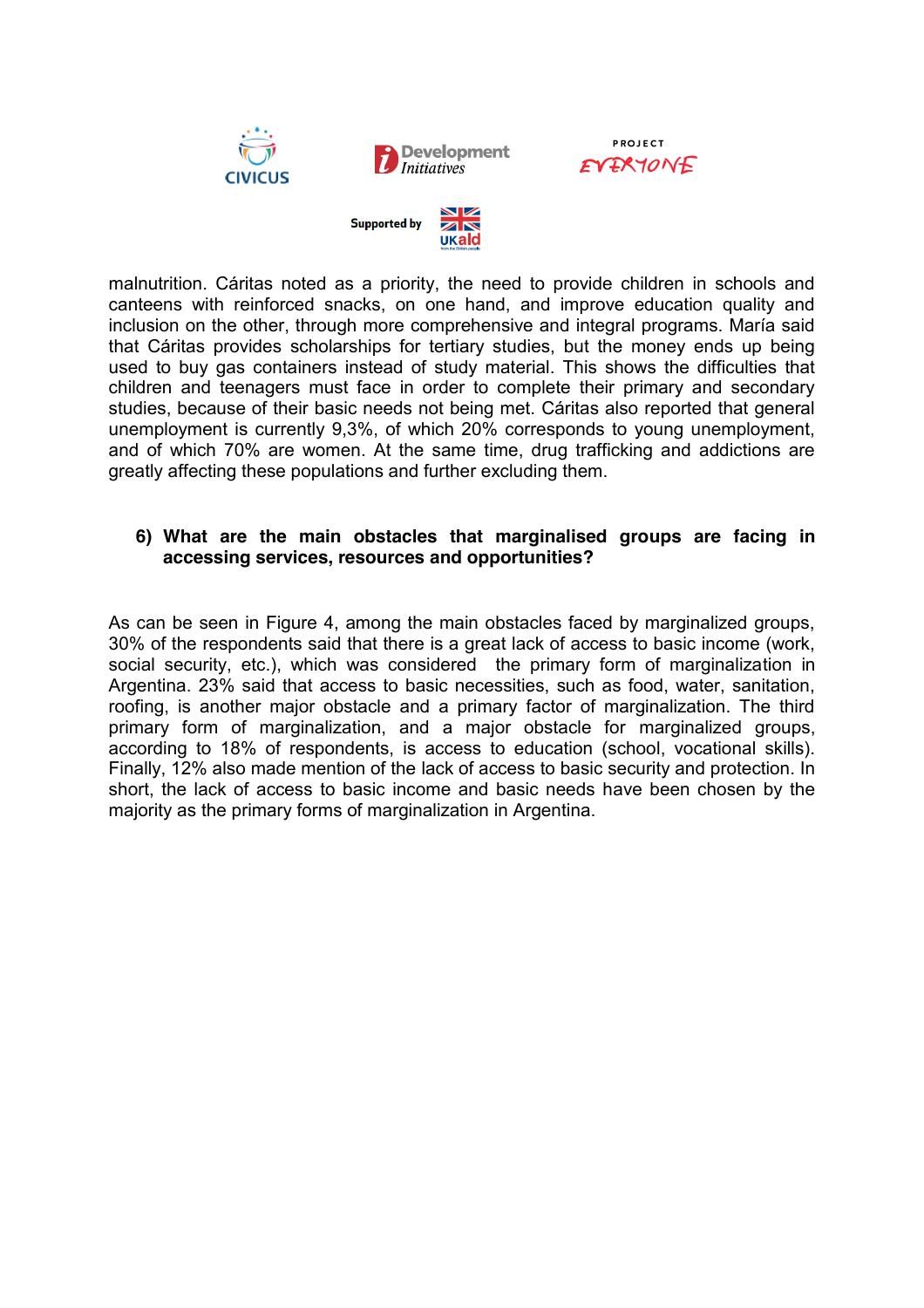

# **Figure 4: Primary forms of marginalization**

*Question 8: What are the primary forms of marginlization in your locality?* 



Source: author´s elaboration based on answers obtained in the survey for the national consultations "Leave no one behind" (Sample: 56 answers).

In addition, the results of the survey allow us to observe that a great obstacle in the country has to do with the lack of knowledge there is on the Sustainable Development Goals (SDG) and the Development Agenda, which involves all actors. As we can observe in Figure 5, when asked about the government agency with the most authority responsible for implementing the SDGs in the country, 23% answered, "I don't know".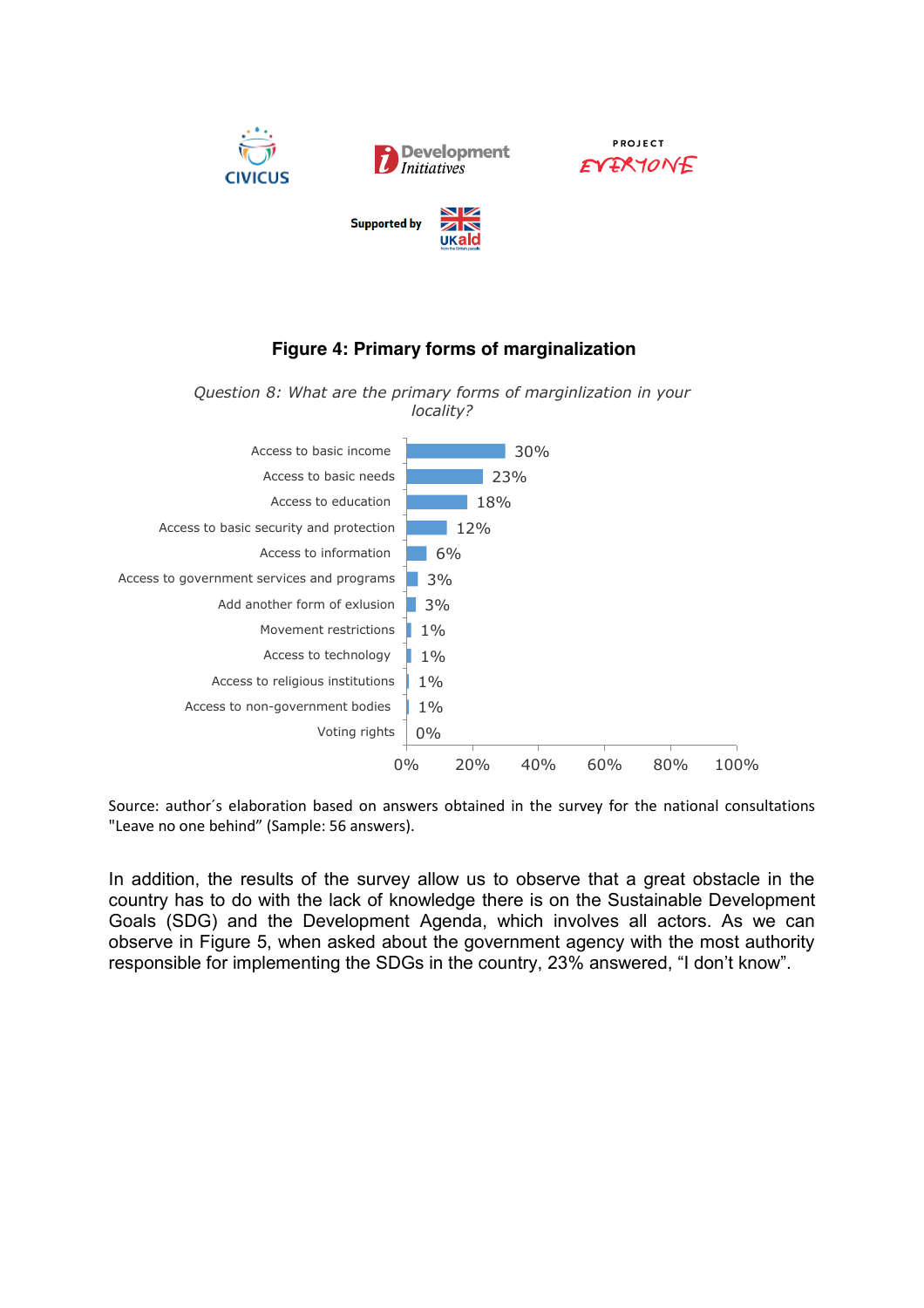

# **Figure 5: Governmental Organisms to deliver the SDG´s**

*Question 13: what is the highest level government body in your country whose mandate is to deliver the SDG´s?*



Source: author´s elaboration based on answers obtained in the survey for the national consultations "Leave no one behind" (Sample: 56 answers).

The same thing happened when asked which non-governmental organization is responsible for implementing the SDGs in the country, where 36% said they did not know who was in charge (see Figure 6). This shows us that there is a clear lack of knowledge and information about what is being done and who is doing it.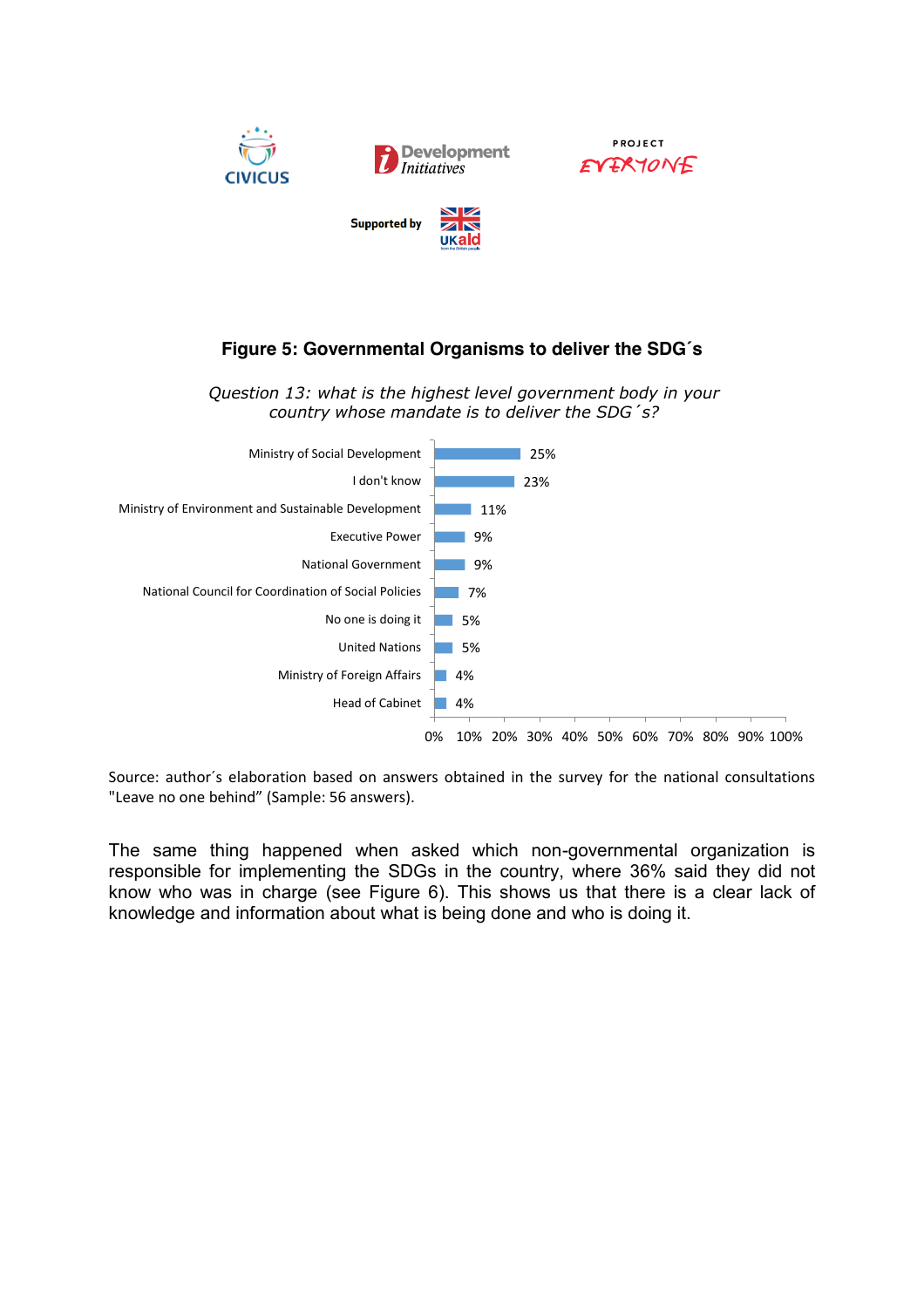

# **Figure 6: Non Governmental Organisms implementing the SDG´s**

*Question 14: what is the non-governmental organism with the most authority in your country in charge of implementing the SDGs?* 



Source: author´s elaboration based on answers obtained in the survey for the national consultations "Leave no one behind" (Sample: 56 answers).

Regarding the question about the degree of impact that marginalized groups have in government policy-making, the majority of respondents considered that marginalized groups have very little influence in government policy-making. 30% said that marginalized groups have "very low impact", 27% said that they have "no impact", and 24% opted for "low impact"; this shows that 82% of the respondents considered that the influence of these groups nowadays is nonexistent. It's also important to note that none of the respondents chose the option "very high impact" (see Figure 7).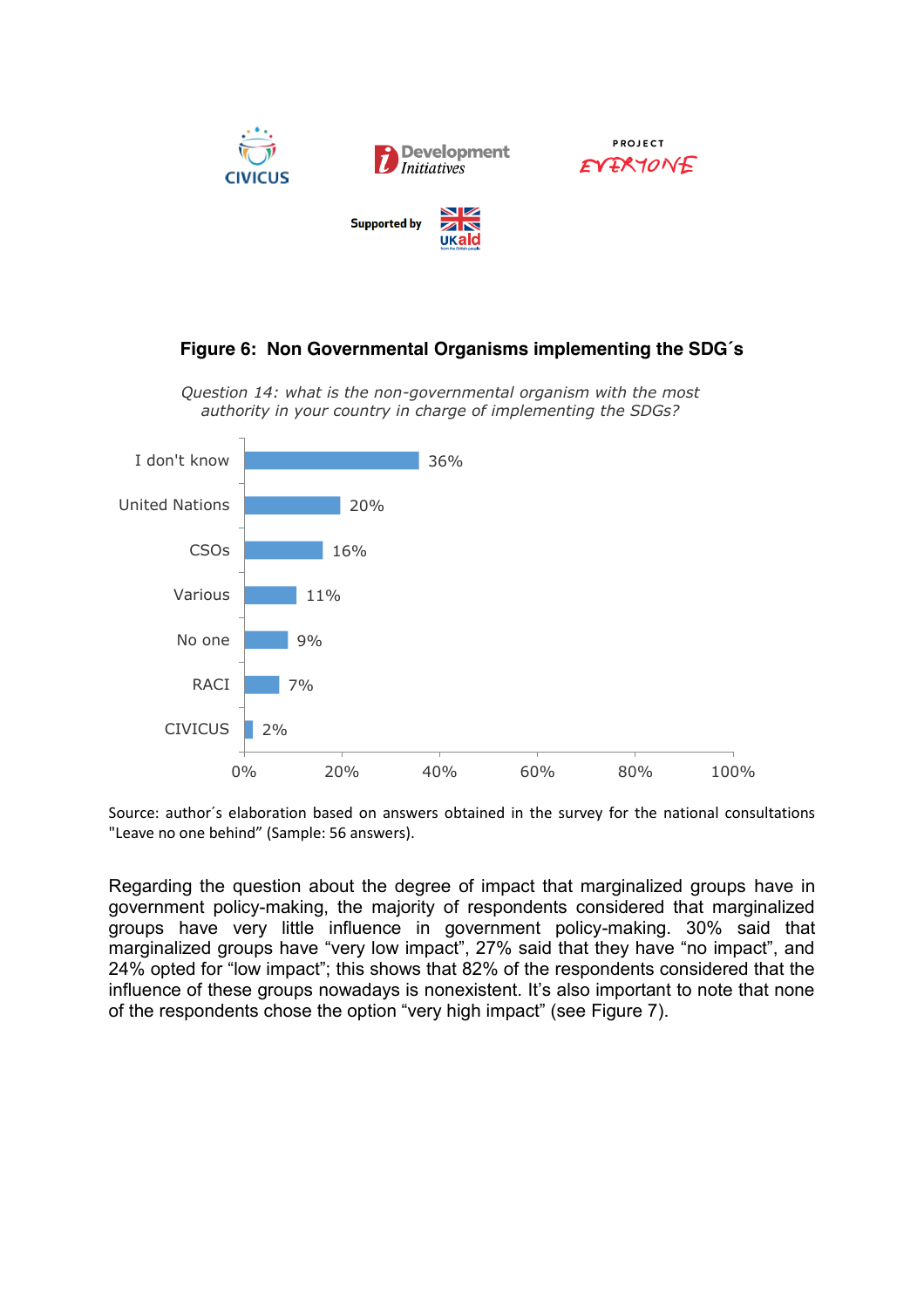

**Figure 7: Impact of the marginalized groups in policy making**

#### 27% 30% 25% 14%  $4\%$  0% 0% 10% 20% 30% 40% 50% 60% 70% 80% 90% 100% No impact Very low impact Low impact Moderate impact High impact Very high impact

*Question 15: What impact do marginlised groups in your locality have in government policy-making?*

Source: author´s elaboration based on answers obtained in the survey for the national consultations "Leave no one behind" (Sample: 56 answers).

As we can see in the following graphic, the respondents believe that excluded groups have tried to influence mostly in local politics and, at a lower degree, in a national level. This shows that there is a great obstacle coming from the government in allowing marginalized groups to be taken into account in the decision making process.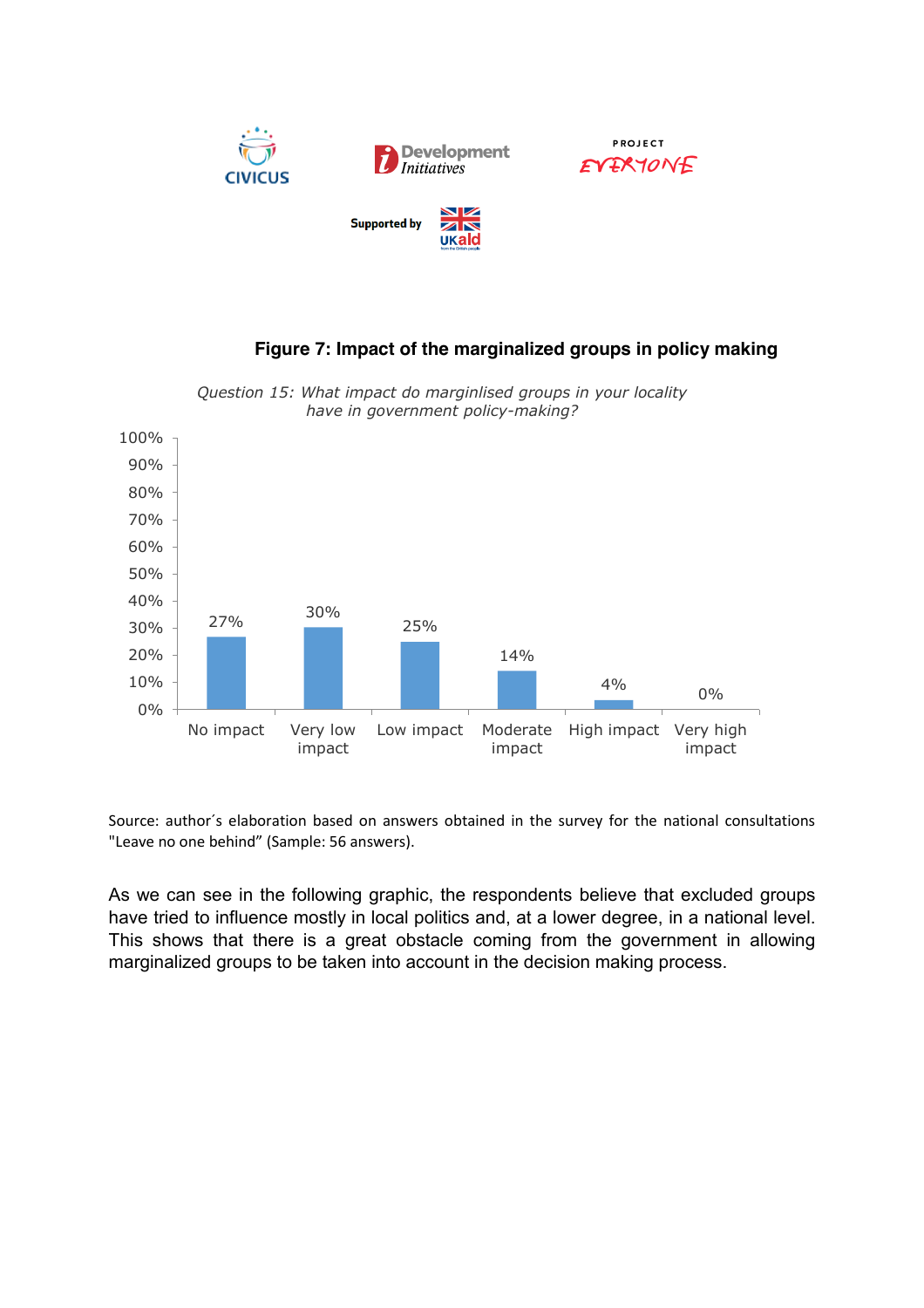

# **Figure 8: Efforts done to influence in policy making**

*Question 16: Marginlised groups may seek to influence policy through various means (lobbying, participating in consultations, organizing protests, etc). These activities may seek to influence policy makers at varous levels. In the past year, would you say*



Source: author´s elaboration based on answers obtained in the survey for the national consultations "Leave no one behind" (Sample: 56 answers).

Furthermore, most respondents also feel that there has not been enough regional and international efforts to influence and promote policies of change. This shows that there is a need, beyond national and local governments, to seek innovative ways and solutions so that marginalized groups can influence and contribute at an international level.

#### **7) What can be done to remove these obstacles? What lessons exist on what works to leave no one behind in your national context? (e.g. practical, cost effective, innovative).**

When consulted about which aid and/or government services marginalized groups benefit from, only 3% mentioned vocational educational services and security and police service. We can observe from these answers that government services in these two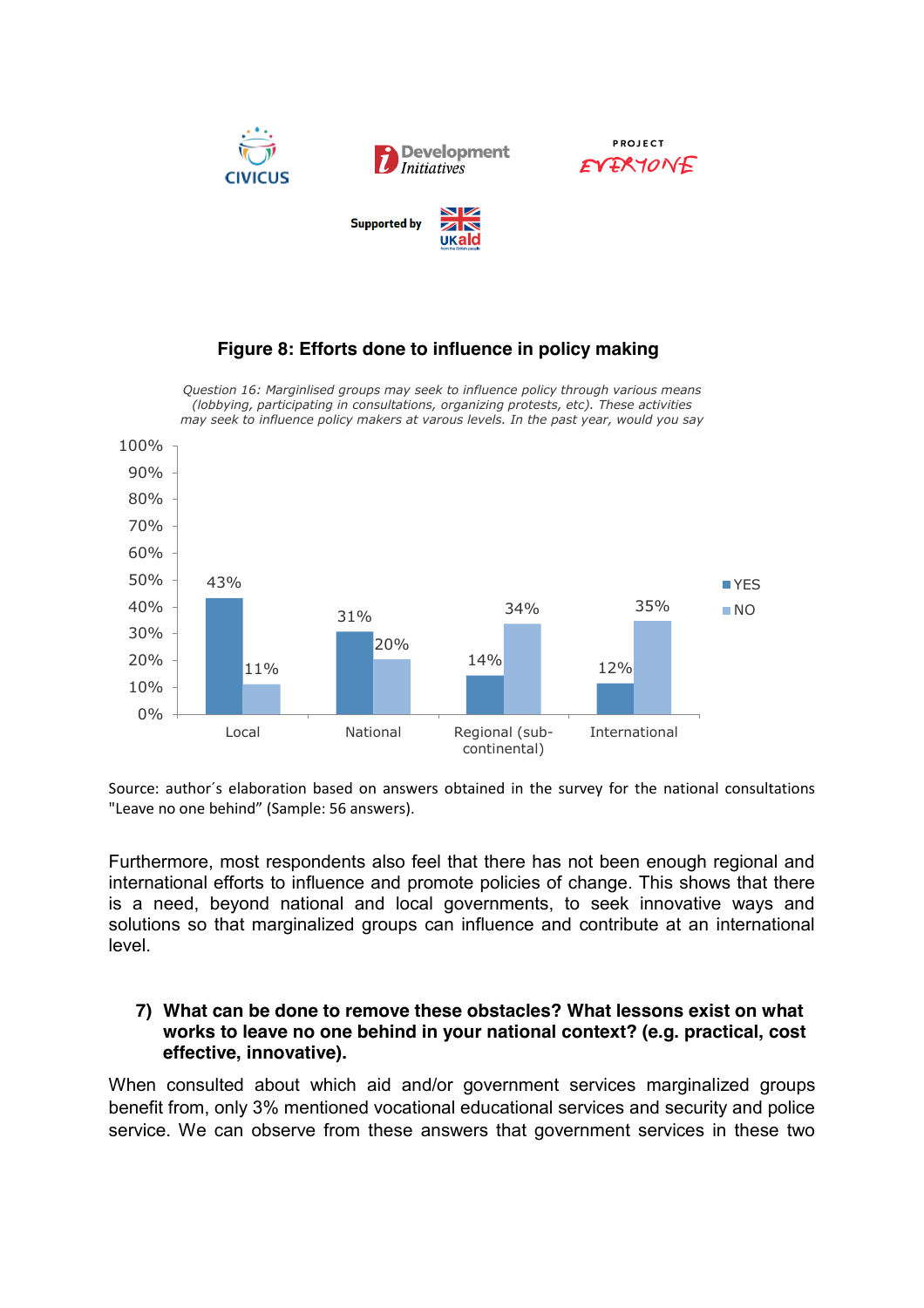

areas are lacking, and the State is not providing these basic services to all groups and individuals. 26% said that they benefit from educational programs (but inArgentina, education is free) while in terms of access to clean water, is was mentioned only by an 8% (see Figure 9)

## **Figure 9: Government services for marginalized people**



Source: author´s elaboration based on answers obtained in the survey for the national consultations "Leave no one behind" (Sample: 56 answers).

At the same time, in the area of government aid and/or services, the majority said that improving the access to water and sanitation services is a high priority in the country (as we have seen in the previous figure, only 8% said that it was provided to these groups). Medical and basic education services were also considered by the majority as a priority for excluded groups (see chart 10).

*Question 9: What aid and/or government services do marginlised groups in your locality benefit from? (you may*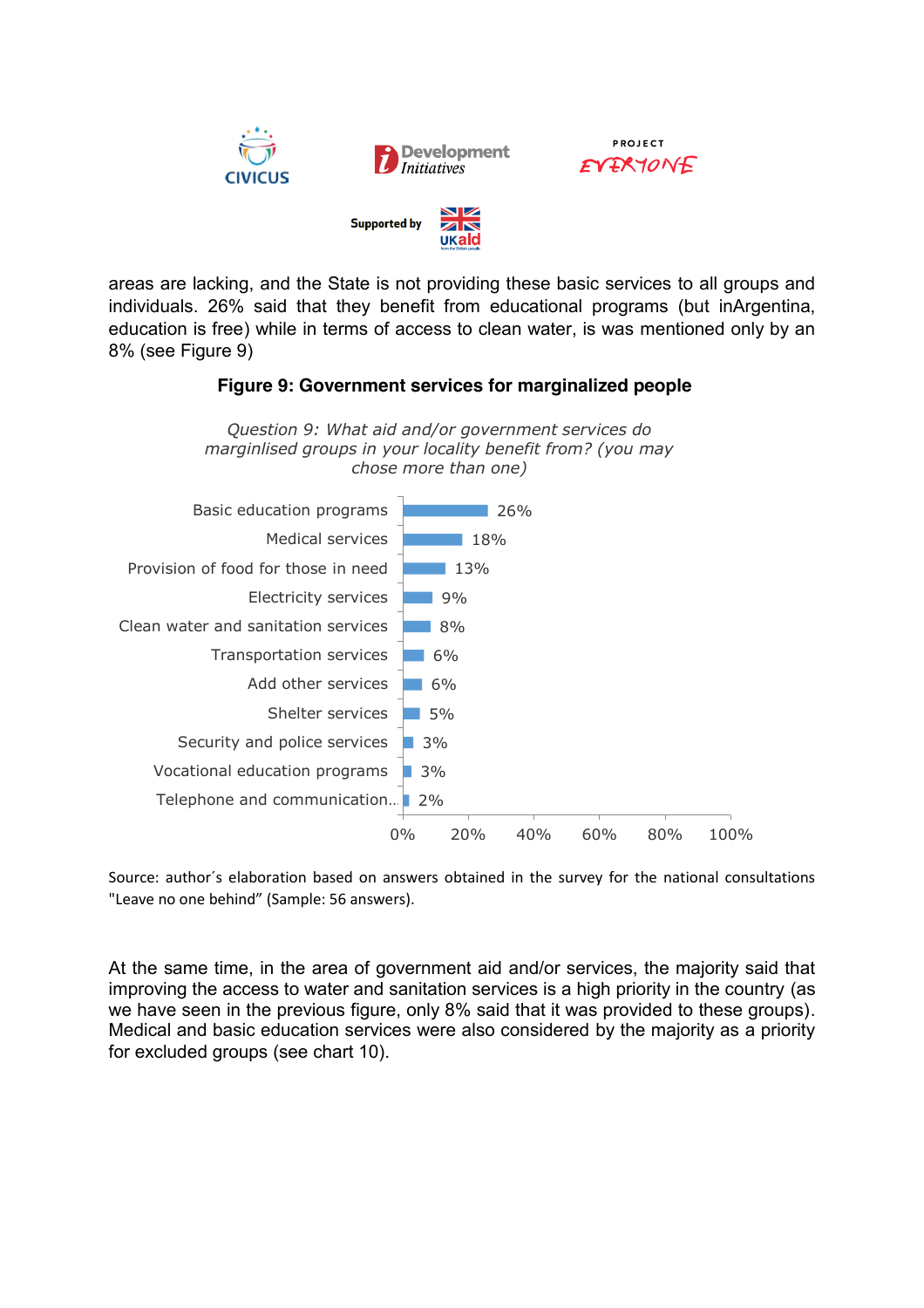

# **Figure 10: Services most needed for marginalized people**

*Question 10: Which aid and/or government services do marginalised groups in your locality need the most?*



Source: author´s elaboration based on answers obtained in the survey for the national consultations "Leave no one behind" (Sample: 56 answers).

Furthermore, it is important that the agencies in charge of implementing the SDGs achieve a better communication with the general public, to generate a greater understanding of them. At the same time, in order to meet the established objectives, it is necessary for all sectors to articulate. For this, the different agents must have access to the actions that others are carrying out for the correct implementation of the SDGs in Argentina. It is essential to continue making the work of Social Organizations with the most vulnerable populations visible, in order to collaborate so that these groups can have a voice, be heard and considered in decision-making spaces.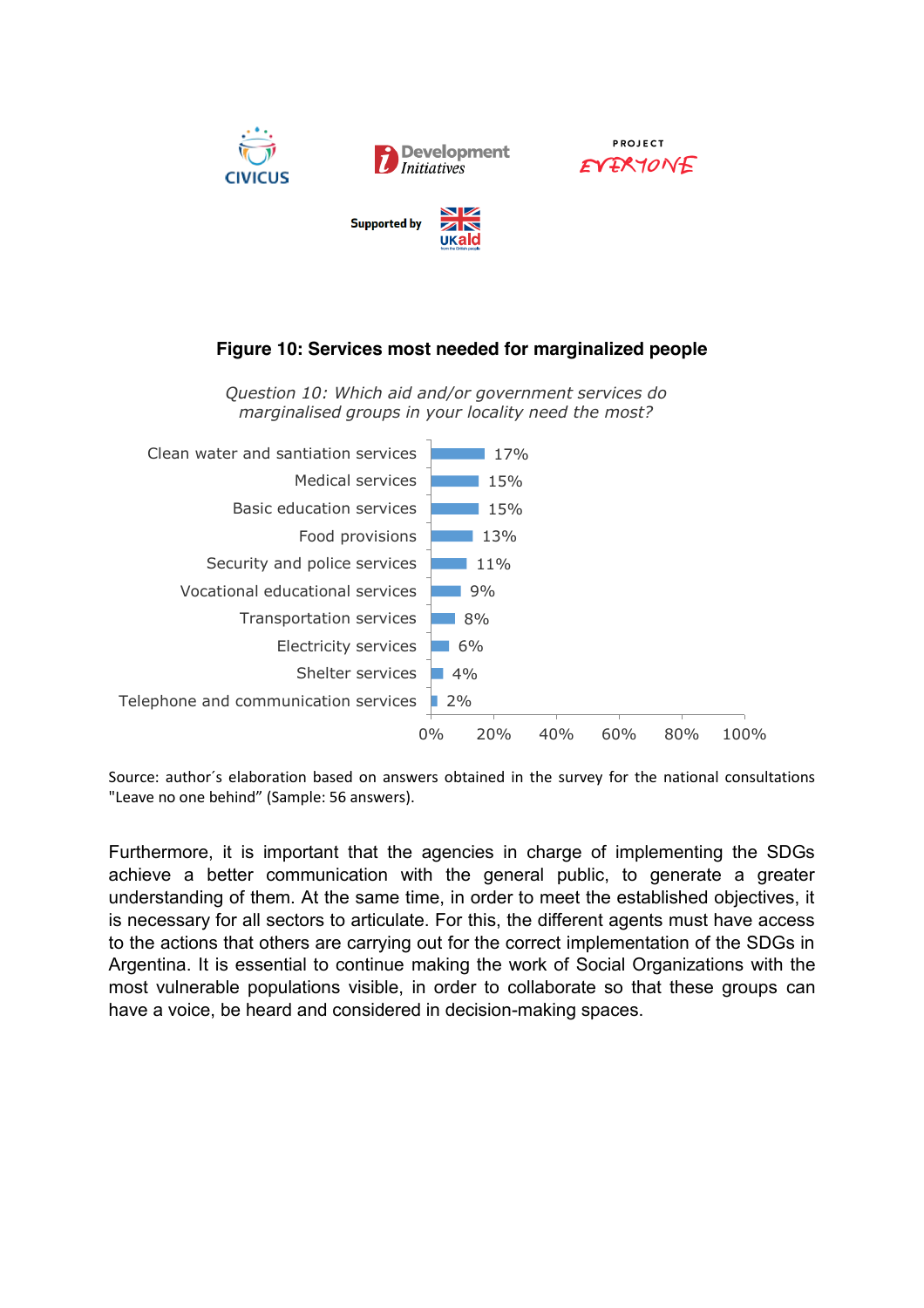





As we can observe in the survey results, the areas that are considered a priority in Argentina are: access to basic income, access to basic needs, to education and security. In respects to this, as we can appreciate in the following Figure, most people believe that the SDG that will have the biggest impact in the country, and therefore needs the most attention, is the goal number one; which references putting an end to poverty, followed by SDG 2, which sets out to put an end to hunger. The SDG 4 ensure inclusive and equitable quality education, was also considered of great impact to the country; in this way showing that education is also an area which the survey respondents see as a priority. Also, the SDG 6, which ensures water availability, was also chosen in fourth place as an SDG expected to have an immediate impact (see graph 11).

#### **Figure 11: Level of immediate impact expected from the SDGs**

*Question 12: please indicate the level of immediate impact you expect each of the 17 Sustainable Development Goals could have on the daily lives of marginlised groups where you work* 



Source: author´s elaboration based on answers obtained in the survey for the national consultations "Leave no one behind" (Sample: 56 answers).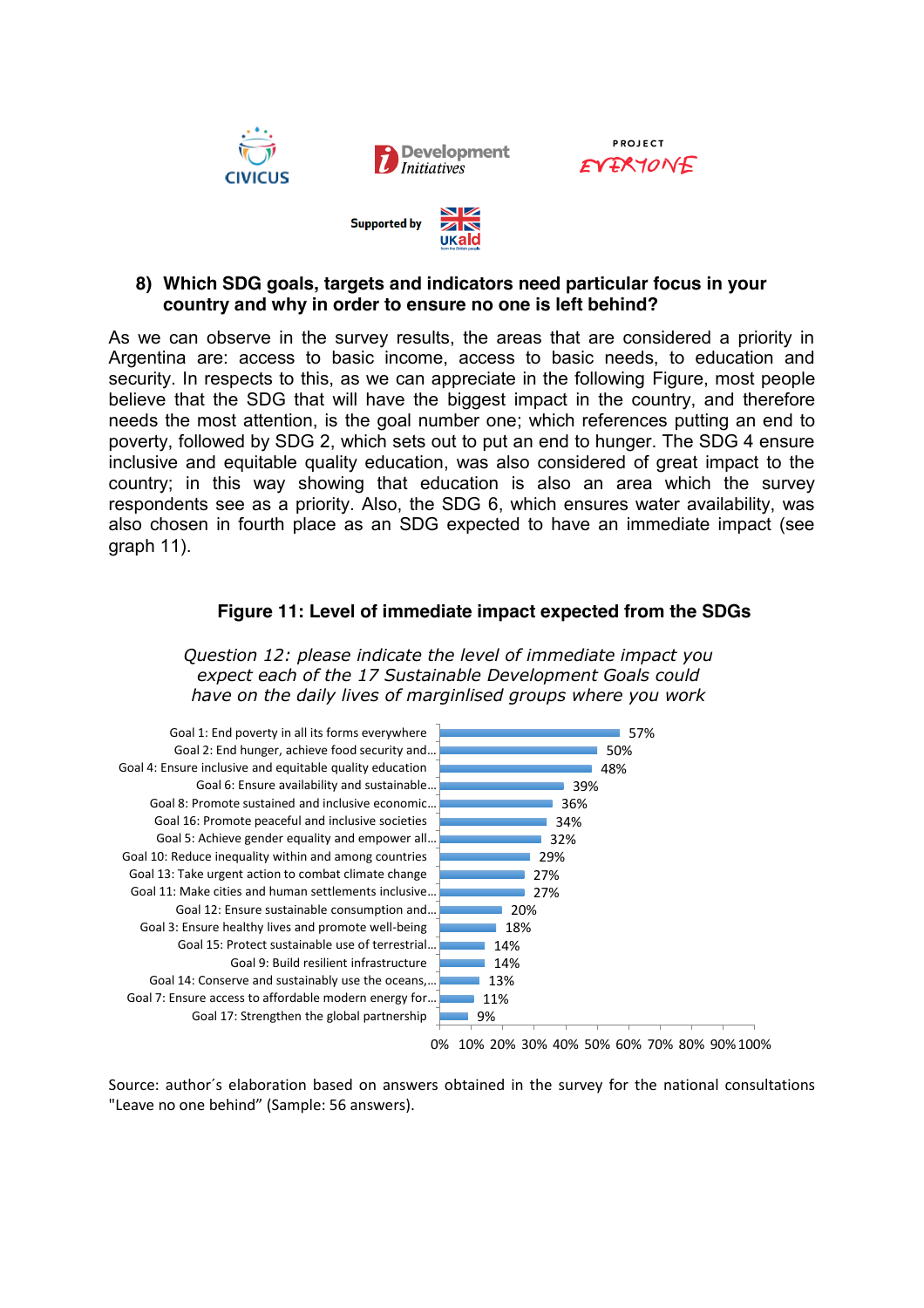

**PROJECT** EVERYONE



This also relates to the communities which, according to the survey respondents, are being left behind the most as mentioned earlier; these are, people that live in a certain area of the locality. This shows that, in Argentina, certain areas are being marginalized, and these communities don't have access to basic income, basic needs or quality education. This is why the SDGs that will have the biggest impact, and that need particular focus in the country according to the survey respondents, have to do with putting an end to poverty, guaranteeing access to education and to clean water.

## **9) What steps, as a coalition, are you planning on taking in the next few years to ensure a) the inclusion of marginalized groups in policy decisions and implementation and b) feedback on national progress towards the delivery of the SDGs and the LNB pledge?**

As a coalition, we will be working together to generate awareness and public visibility on the importance of including, and putting special focus on, the New Global Development Agenda 2030 and their 17 Sustainable Development Goals in the Civil Society agenda.

RACI and its member organizations are planning a new digital and interactive platform that will include information on the SDGs, news and international trends related to the new agenda. This platform will have a special section where the Civil Society Organizations can share their own projects. In this way, all the organizations that work with marginalized communities can upload to the website information about their active projects that focus on development, and they will be able to to specify the theme and the contribution they are making in achieving a particular SDG.

We expect this project to result in a working tool that integrates, informs and empowers the different communities, making their work and concerns visible when implementing the SDGs in Argentina. In the meantime, RACI will create a recommendations guide on how to include the marginalized communities in the implementation of the new agenda. This guide will be the result of the inputs obtained during the National Dialogues among the different actors.

Finally, the implementation of innovative solutions is expected to strategically respond to the challenges of sustainable development.

Name: Guillermo Correa Title: Executive Director